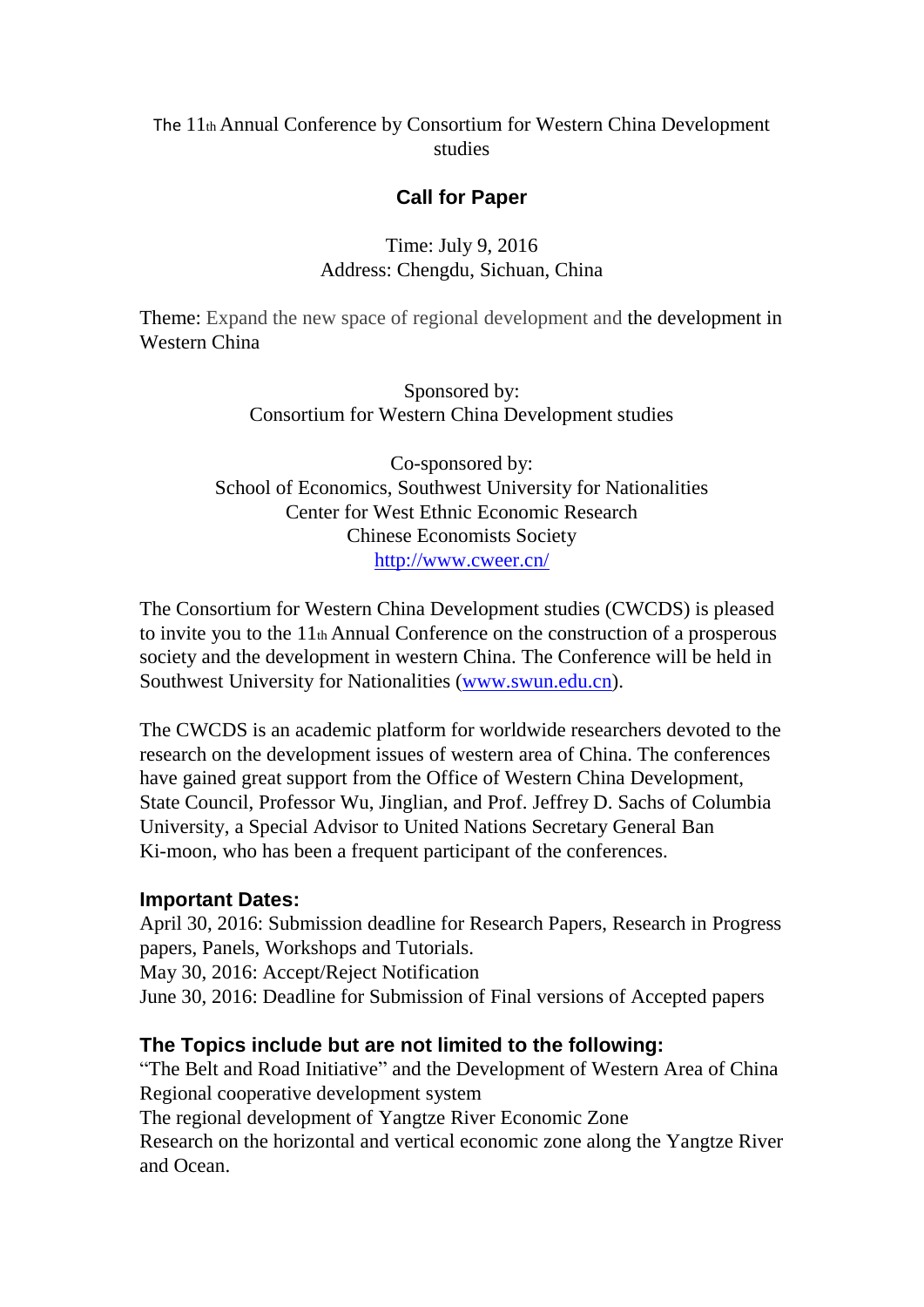Regional difference among ethnic minority groups Sustainable development of less developed area Transition of economic of western area The outlook of the regional cooperative development

# **Research Submission Guidelines**

1. Unpublished original completed research papers either in English or in Chinese. Please refer to the submission guidelines of *Economics Research* Journal and *Management World*. Both the electronic copy and hard copy (A4) are required.

2. The correspondence address for the conference is: Add: #16, South Section, 1<sup>st</sup> Ring Road, Chengdu, Sichuan, China, 610041, Prof. Shan, Depeng,  $(+86)$  028-85523631. Please submit before June 30th, 2016 and indicate on the envelopment that "the submission for 11th Annual Conference by CWCDS.

## **Publication Opportunities:**

The conference will invite experts to review all the submissions. With the approval of the authors, all papers will be included in the conference proceedings. Top papers have the chance to be considered for peer review publication or be recommended to journals including *Economic Research Journal, Management World, China Population Science, Revolution, Economic Theory and Business Management, Issues on Agricultural Economics, Journal of Southwest University for Nationalities (Humanities and Social Science), ecological economics, Western China Development Review, and etc.*

### **Conference Fees:**

.

Conference Registration fee for faculty or professional is \$70 before June 30, 2016, and is \$100 afterward. The registration fee is \$30 per student. The transportation and lodging is on the participants of the conference.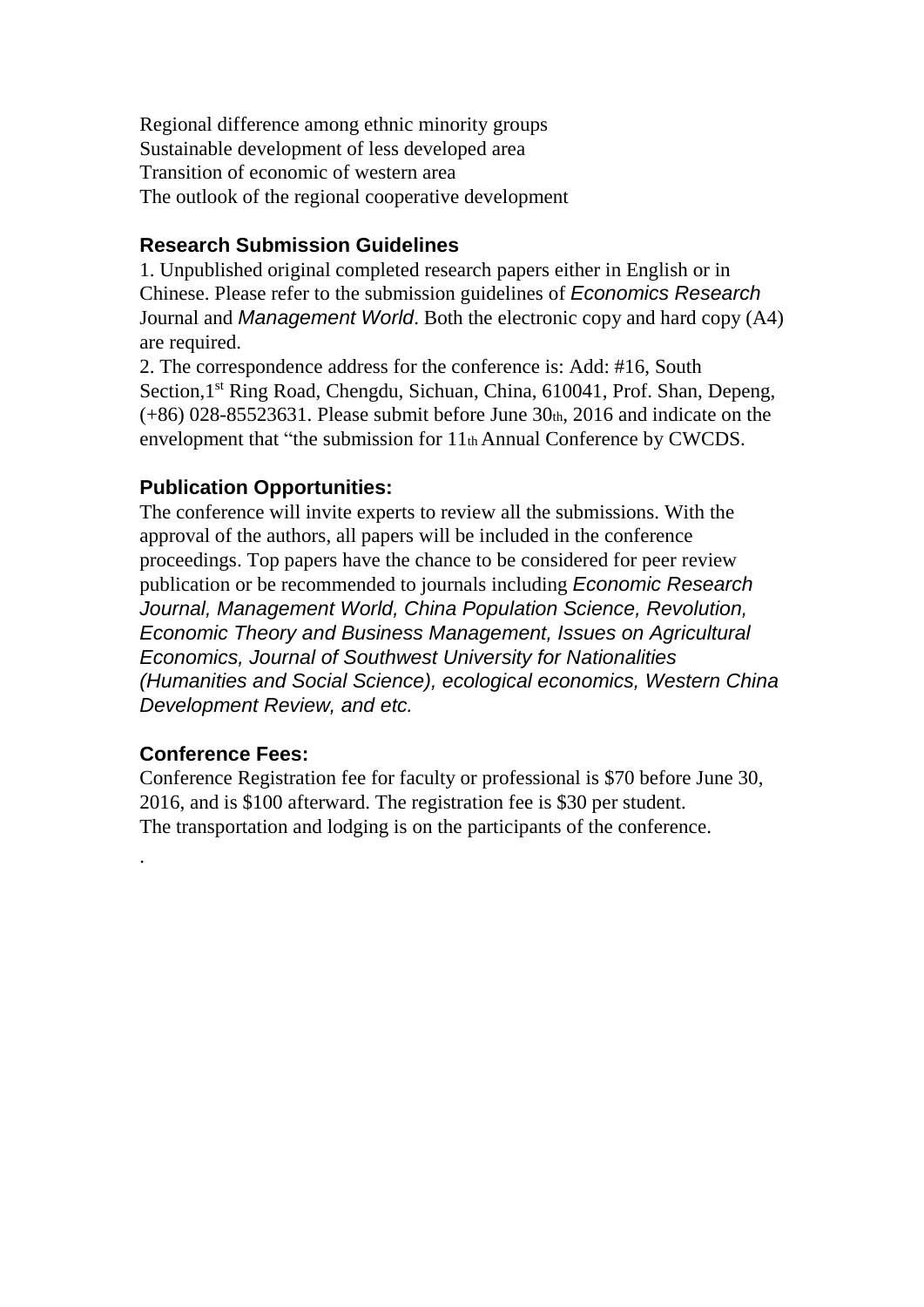#### 中国·成都

#### 2016 年7 月9 日

中国西部开发研究联合体(以下简称"联合体")是一个通过广泛联系国内外相关 学者、致力于研究中国西部发展问题的学术平台。联合国秘书长潘基文任特别顾 问、哥伦比亚大学Jeffrey D.Sachs 教授和吴敬琏教授分别担任联合体的外方和中 方顾问委员会主任。自2004 年成立以来,联合体已经连续举办了10 届高层次国 际学术研讨会。历次会议都得到国务院西部办(国家发改委西部司)和国家其他 有关部委、地方政府部门、研究机构和大学的大力支持,Jeffrey Sachs 教授也多 次亲临会议。

中国西部开发研究联合体第11 届学术年会将由中国西部开发研究联合体主办, 西南民族大学、中国西部开发研究联合体、中国区域科学协会西部发展专委会、 中国留美经济学会联合主办,西南民族大学经济学院、中国西部民族经济研究中 心、中国区域科学协会民族经济专业委员会(筹)承办,拟于**2016**年**7**月**9**日在 中国成都西南民族大学(www.swun.edu.cn)举行,现面向海内外学者公开征文。

一、本届会议的主题为:拓展区域发展新空间与西部开发 二、选题范围(但不限于) 新常态下欠发达地区"五化同步"发展模式研究 "一带一路"建设与西部大开发 区域协调发展体制机制研究 长江经济带建设研究 沿海沿江沿线经济带为主的纵向横向经济轴带研究 少数民族地区差别化区域政策研究 欠发达地区绿色发展研究 推动西部地区经济发展转型研究 塑造区域协调发展新格局研究

三、征文要求

1.须为尚未公开发表的原创性学术论文。以中英文写作均可,请参照《经济研究》、 《管理世界》等相关刊物投稿体例。请同时提交电子版和打印版(A4 纸打印一 式两份)。

2.征文提交:征文作者请于2016 年4 月30 日前,将论文摘要(中英文)通过电 子邮件发送至cweer@swun.edu.cn(邮件主题处请标注"中国西部开发研究联合体 第11 届学术年会(2016)征文 作者姓名 论文题目"),论文正式录用通知和参 会邀请将于2016 年5 月30 日前通过电子邮件通知。论文全文打印版于2016年6 月30 日前寄往(信封上请注明"中国西部开发研究联合体第10 届学术年会